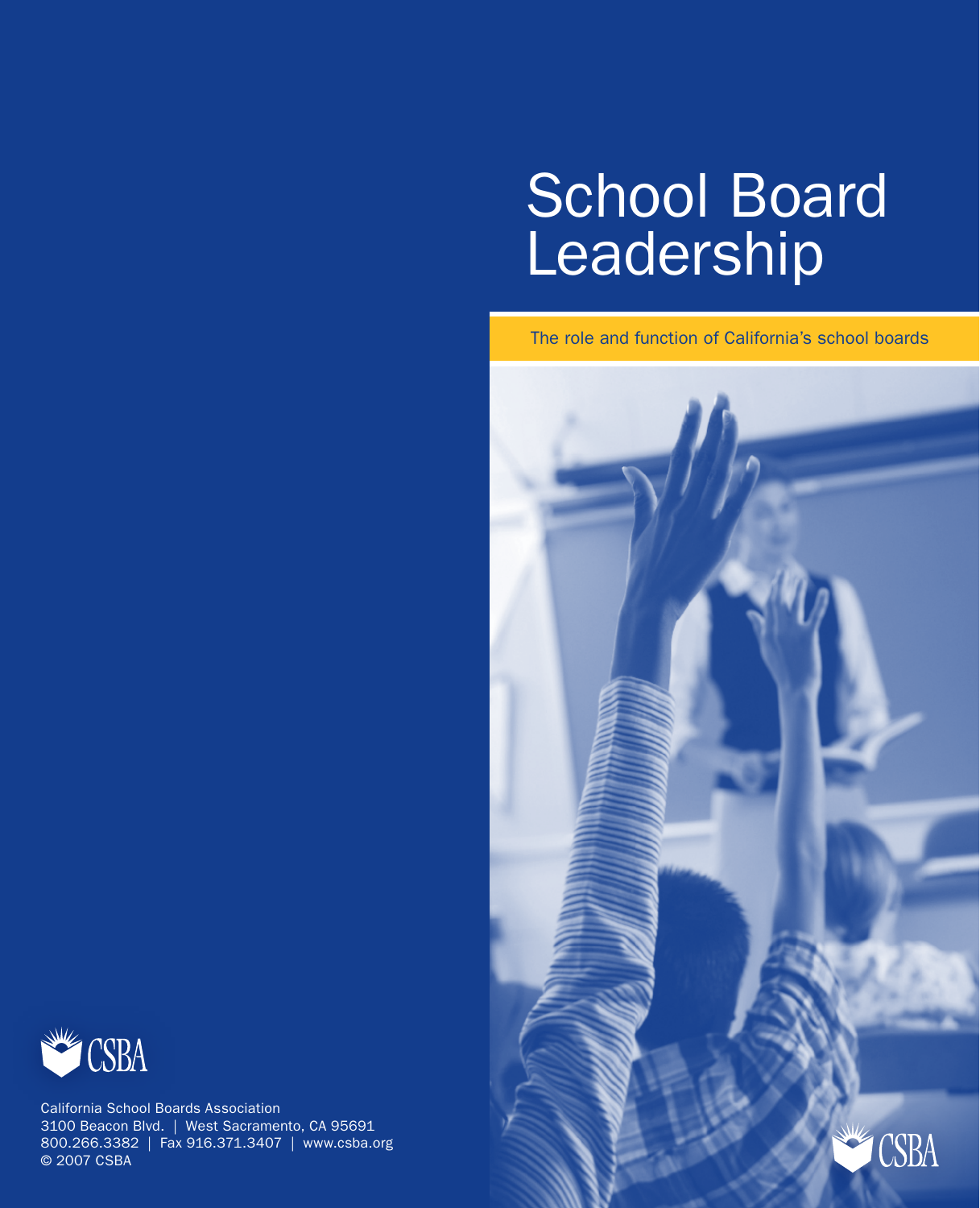## School Board Leadership

The role and function of California's school boards

*School Board Leadership* is provided as a public service by the California School Boards Association. It provides answers to frequently asked questions about school board service. In particular, it may assist those:

- seeking a better understanding of school board members' responsibilities;
- seeking a better understanding of how public schools are overseen by school boards acting on behalf of the public;
- considering whom to encourage to run for the school board;
- considering whom to vote for in a school board election; or
- considering whether to run for the school board themselves.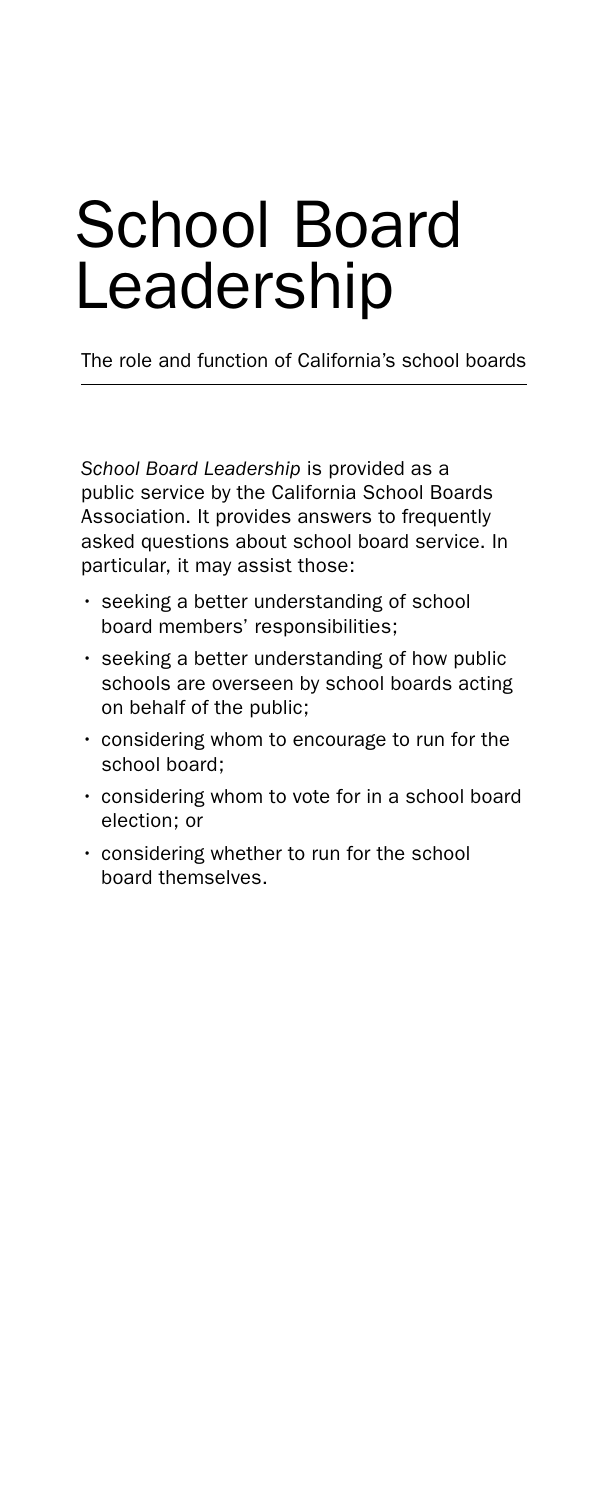#### Who are school board members?

School board members are locally elected public officials entrusted with governing a community's public schools.

#### Why do we have school boards?

Citizen oversight of local government is the cornerstone of democracy in the United States. It's the foundation that has lasted through the turbulent centuries since our nation came into being. In their book, *Time for Curriculum*, Henry Brickell and Regina Paul note that we use citizen control for "…cities, counties, states, regions, the nation. We use it for sewers, police, roads, firefighting, rivers, libraries, airplanes, prisons, forests, the military – every government function; all staffed by experts, without exception; and all governed by civilians."

It's appropriate, then, that we entrust the governance of our schools to citizens elected by their communities to oversee both school districts and county offices of education. Today, nearly 100,000 citizens serve local communities throughout the nation as school board members, the largest category of elected public officials in the United States. School boards provide direction and oversight for the professionals who manage the day-to-day operations of the schools. They also provide accountability to the community.

#### What's unique about California's schools?

In California, the public schools serve more than 6 million students — a collective student body larger than the total population of many other states. Over 5,000 school board members govern the more than 1,000 school districts and county offices of education in our state. Ours is the largest public school system in the nation, with the most diverse student body. Approximately 40 percent of the state budget goes to support California's K-14 public schools.

California school districts vary widely, from isolated rural districts with fewer than 20 students to the largest urban district with over 700,000 students. There are "elementary districts" with grades kindergarten through 6 or 8, "high school districts" with grades 9 through 12 and "unified districts" with grades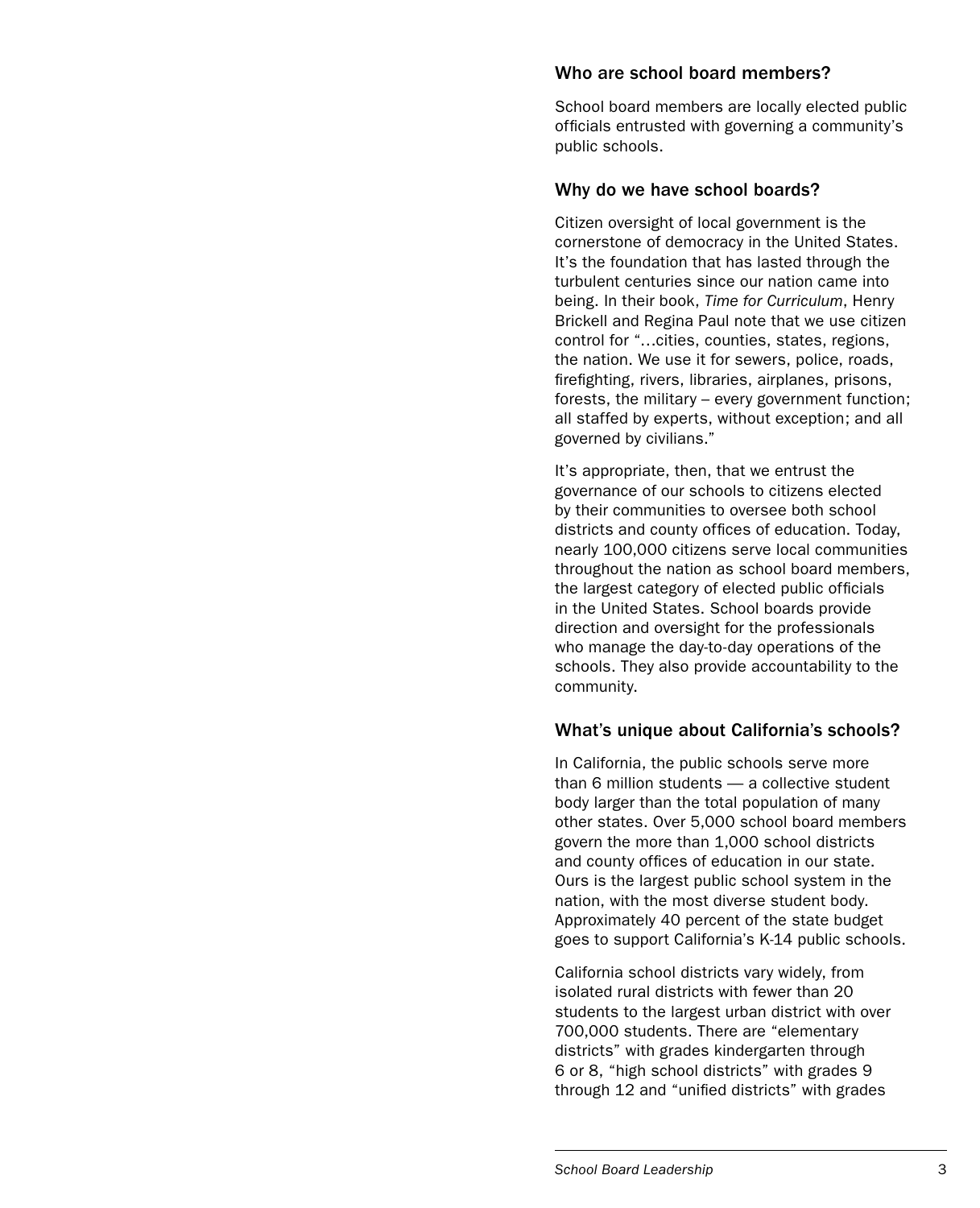kindergarten through 12 — all overseen by local boards of education. California's county offices of education are governed by county boards of education.

The school districts and county offices of education for which board members are responsible are multi-million dollar enterprises. Often they are the largest employer in a community, have the largest transportation and food service operations, and have the greatest number of facilities to maintain.

## Serving as a school board member

#### What is the school board's role and what are its responsibilities?

It's easy to say that school boards "govern" their schools. But what does that mean in everyday practice? The role of the board is to be responsive to the values, beliefs and priorities of its community. The board fulfills this role by performing five major responsibilities:

#### 1. Setting the direction for the community's schools

Of all the responsibilities of governing boards, none is more central to the purpose of local governance than ensuring that a long-term vision is established for the school system. The vision reflects the consensus of the entire board, the superintendent and district staff, and the community as to what the students need in order to achieve their highest potential. The vision should set a clear direction for the school district, driving every aspect of the district's program.

#### 2. Establishing an effective and efficient structure for the school district

The board is responsible for establishing and maintaining an organizational structure that supports the district's vision and empowers the professional staff. Although the board doesn't implement policies or programs, the board is responsible for:

- employing the superintendent and setting policy for hiring other personnel;
- overseeing the development of and adopting policies;
- setting a direction for and adopting the curriculum;
- establishing budget priorities, adopting the budget and overseeing facilities issues; and
- providing direction for and adopting collective bargaining agreements.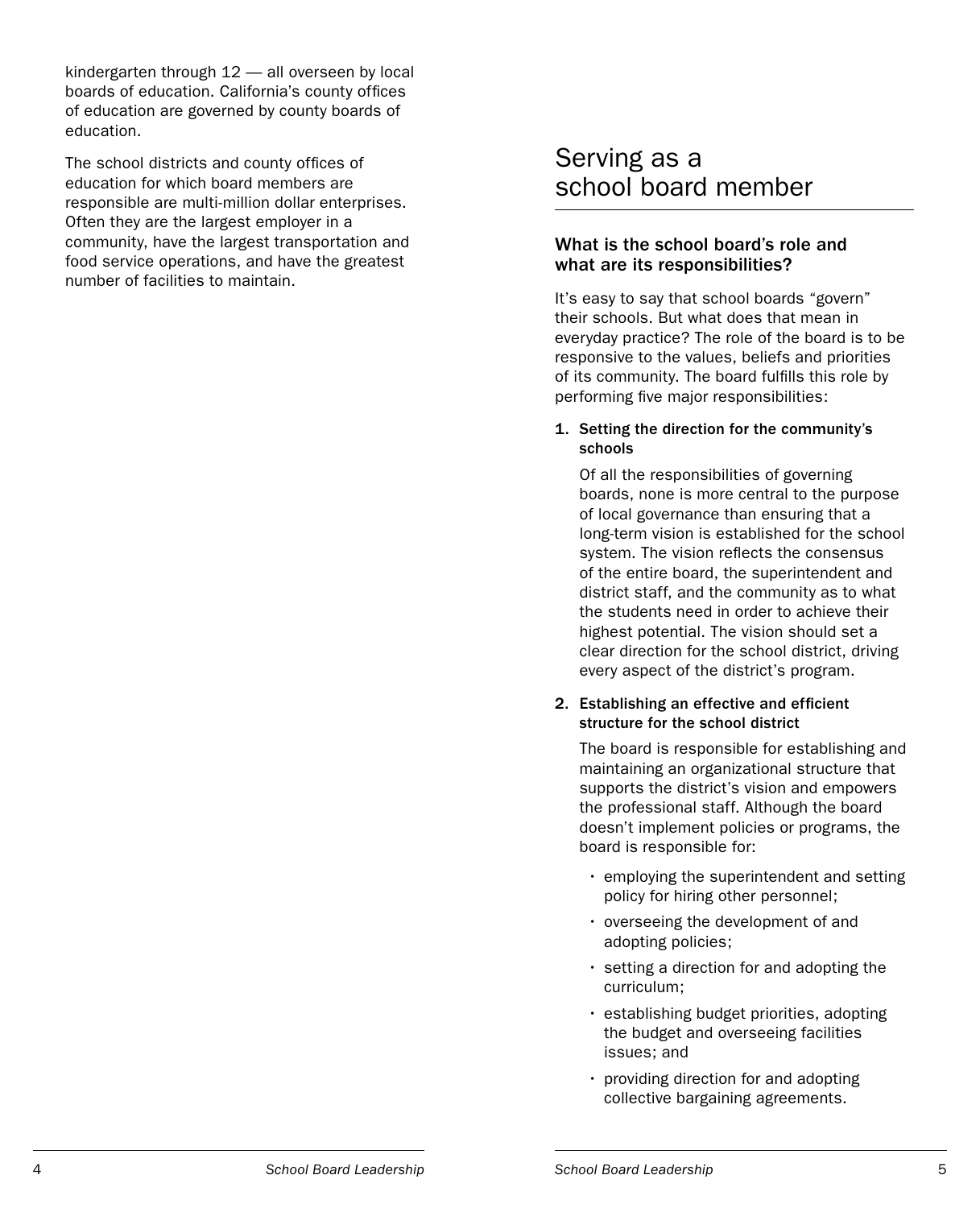#### 3. Providing support

Through its behavior and actions, the board has a responsibility to support the superintendent and staff as they carry out the direction of the board. This involves:

- acting with a professional demeanor that models the district's beliefs and vision;
- making decisions and providing resources that support mutually agreed upon priorities and goals;
- upholding district policies the board has approved;
- ensuring a positive personnel climate exists; and
- being knowledgeable enough about district efforts to explain them to the public.

#### 4. Ensuring accountability to the public

As community representatives, the board is accountable to the public for the performance of the community's schools. The board establishes systems and processes to monitor results, evaluates the school system's progress toward accomplishing the district's vision and communicates that progress to the local community. In order to ensure personnel, program and fiscal accountability, the board is responsible for:<br>• evaluating the superintendent and

- setting policy for the evaluation of other personnel;
- monitoring, reviewing and revising policies;
- serving as a judicial and appeals body; monitoring student achievement and
- program effectiveness and requiring program changes as indicated;
- monitoring and adjusting district finances;<br>• monitoring the collective bargaining
- process; and
- evaluating its own effectiveness through board self-evaluation.

#### 5. Acting as community leaders

The board has a responsibility to involve the community in appropriate, meaningful ways and to communicate clear information to the community about district policies, educational programs, fiscal condition and progress on goals. As the only locally elected officials

chosen solely to represent the interests of schoolchildren, board members also have a responsibility to speak out on behalf of those children. Board members are advocates for students, the districts' educational programs and public education. They build support within their communities and at the state and national levels.

These five responsibilities represent the functions that are so fundamental to a school system's accountability to the public that, in our democratic society, they can only be performed by an elected governing body. Authority for these roles is granted to the board as a whole. Therefore, board members fulfill these roles by working together as a governance team with the superintendent to make decisions that will best serve all the students in the community.

The California School Boards Association offers a variety of resources that provide further information about these critical roles.

#### What makes an effective school board member?

How board members perform their critical representational role is as important as the role itself. Board members' relationships with each other, with the superintendent and other staff, and with the public have a profound impact on a board's effectiveness. These boardsmanship skills affect the board's ability to come to consensus about the direction of the school system, advocate with credibility and establish a positive climate that encourages the best from staff.

While there is no ideal model of a board member, and while each serves with a unique style, background and perspective, there are some basic characteristics which effective board members have in common. Many of these qualities are acquired through experience and all are important to consider. Fundamental principles of effective governance are reflected in a series of Professional Governance Standards developed with input from board members and superintendents throughout California. Following adoption by the California School Boards Association's Delegate Assembly, the standards have been adopted locally by hundreds of district and county boards across the state. These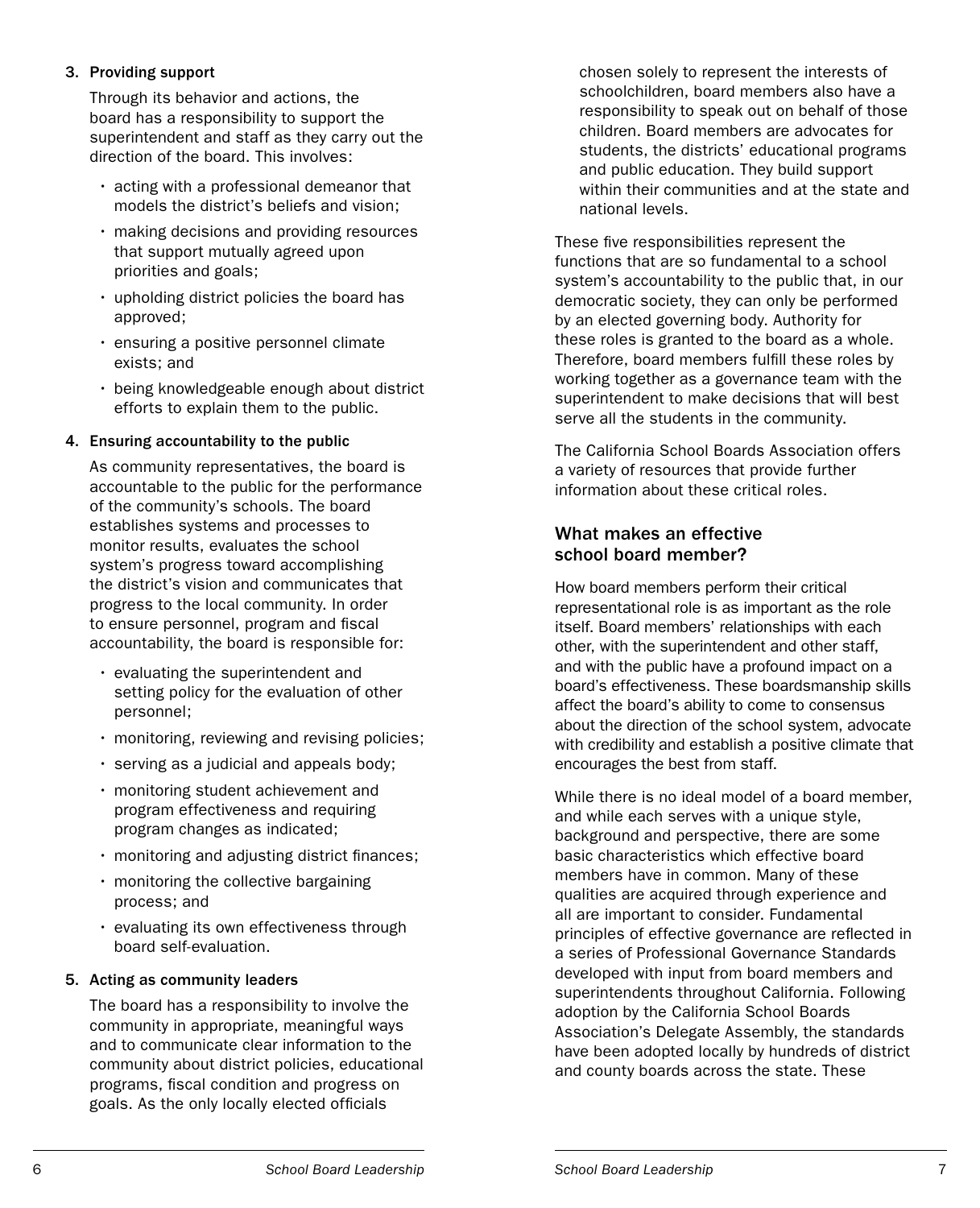standards recognize that to be an effective trustee, an individual board member:<br>• keeps learning and achievement for all

- students as the primary focus;
- values, supports and advocates for public education;
- recognizes and respects differences of perspective and style on the board and among staff, students, parents and the community;
- acts with dignity, and understands the implications of demeanor and behavior;
- 
- keeps confidential matters confidential;<br>• participates in professional development and commits the time and energy necessary to be an informed and effective leader;
- understands the distinctions between board and staff roles, and refrains from performing management functions that are the responsibility of the superintendent and staff; and
- understands that authority rests with the board as a whole and not with individuals.

Furthermore, working with the superintendent as a "governance team," the board must have a unity of purpose and must:

- keep the district focused on learning and achievement for all students;
- communicate a common vision;
- operate openly, with trust and integrity;
- govern in a dignified and professional manner, treating everyone with civility and respect;
- govern within board-adopted policies and procedures;
- take collective responsibility for the board's performance;
- periodically evaluate its own effectiveness; and
- ensure opportunities for the diverse range of views in the community to inform board deliberations.

It is vitally important that voters pay attention to the citizens they select to oversee their schools — the lay governing board members to whom they entrust their children and their tax dollars. It is equally important that school board candidates understand the depth of commitment required to effectively fulfill the school board role.

## Becoming a school board member

#### How does someone become a school board member?

The vast majority of California school board members are locally elected. In a few cases, county board members are appointed by the county board of supervisors.

When a vacancy occurs on a board, the remaining members of the school board may order an election or appoint a board member to serve until the next regularly scheduled election in accordance with law. If the vacancy occurs within four months of the end of the board member's term, the board does not fill the vacancy.

#### Who is eligible to serve on a school board?

School boards are nonpartisan. Candidates for boards are not required to belong to a political party. In California, you may be elected or appointed to a governing board of a school

- 
- 
- 
- 
- district if you are:<br>
18 years of age or older;<br>
a resident of the school district;<br>
a registered voter; and<br>
not disqualified by the constitution or laws of the state from holding a civil office.

An employee of a school district may not be sworn into office as an elected or appointed member of that school district's governing board unless and until he or she resigns as an employee. If the employee does not resign, the employment automatically terminates upon being sworn into office.

Any registered voter is eligible to be a member of the county board of education except the county superintendent of schools, any member of his or her staff, or any employee of a school district in that county.